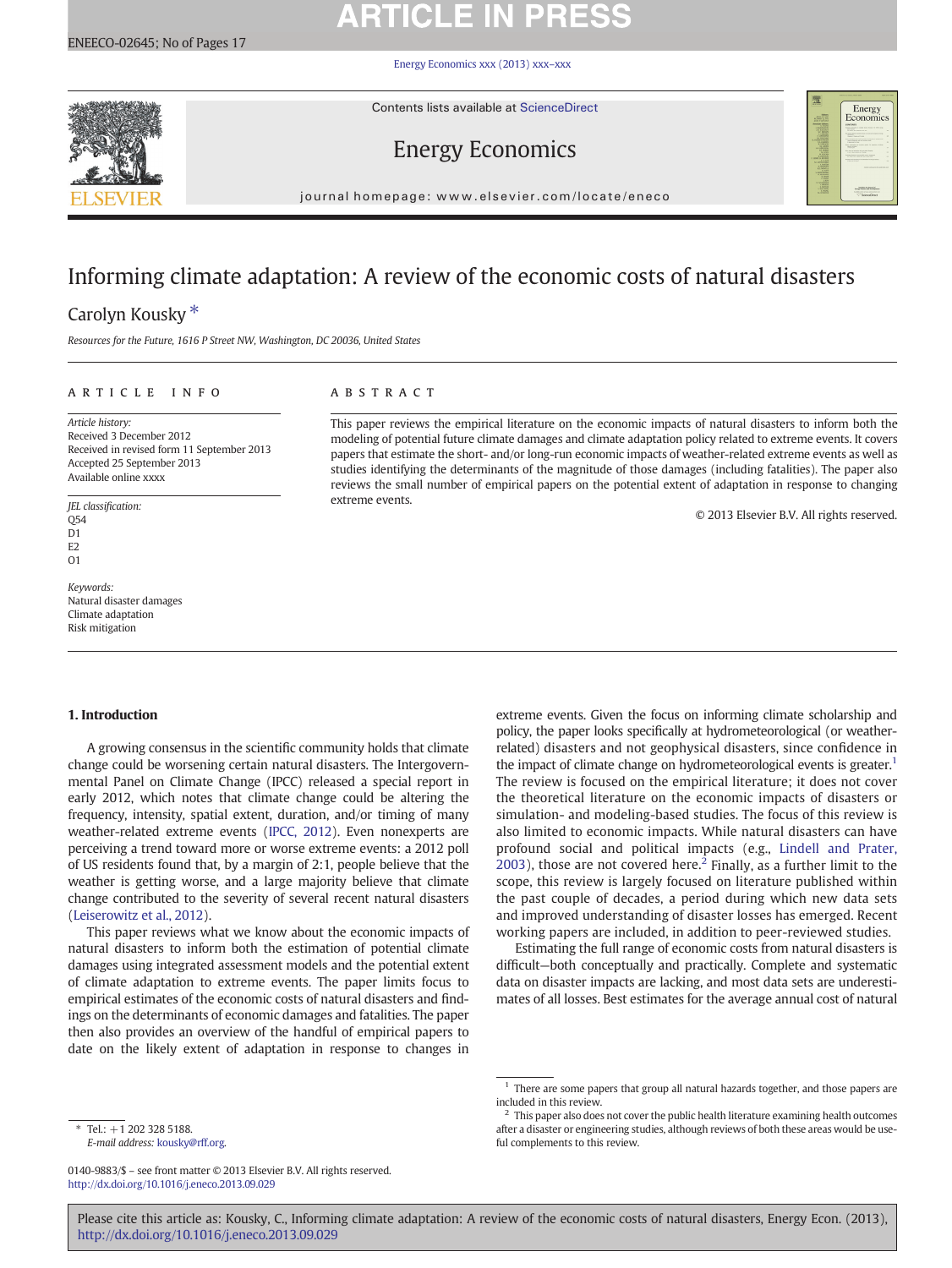2 C. Kousky / Energy Economics xxx (2013) xxx–xxx

disasters worldwide between 2000 and 2012 ranges between \$94 billion and a little over \$130 billion (see [Section 3](#page--1-0)). The work reviewed here suggests negative consequences of disasters, although communities tend to have a lot of resilience, recovering in the shortto medium-term from all but the most devastating events. The worst disasters, or multiple disasters close in time, can have very long-term, negative economic consequences. Natural disasters generate many transfers and can have substantial distributional consequences, with some groups suffering devastating losses and others coming out ahead, even if overall impacts are close to neutral. Consequences are less severe in higher-income countries, countries with better institutions, and those with a higher level of education. Risk reduction options are available, but predicting increases in adoption in response to climate change is difficult. The occurrence of a disaster has been shown in some cases to increase investments in reducing risks. In addition, some evidence suggests that areas more prone to hazards invest more in reducing their impacts, providing some limited insight on potential future adaptation. Recent research is attempting to move beyond correlations, particularly by addressing the endogeneity of many disaster measures, and more work on this is needed.

The next section of the paper discusses the difficulties with obtaining empirical estimates of the total economic costs of natural disasters and summarizes the approaches taken in the literature. [Section 3](#page--1-0) provides an overview of annual disaster costs worldwide and trends over time. [Section 4](#page--1-0) is the heart of the paper summarizing the work on the economic impacts of weather-related disaster events in the short and long run. [Section 5](#page--1-0) then briefly discusses the question of whether and when natural disasters can have positive impacts. [Section 6](#page--1-0) reviews the work on the determinants of both disaster fatalities and damages. [Section 7](#page--1-0) provides a short overview of potential adaptation to changes in extreme events. [Section 8](#page--1-0) offers a brief comment on future research directions suggested by this review. [Section 9](#page--1-0) concludes.

## 2. An overview of the issues

The theoretically correct measure of economic impacts from a natural disaster is the change in welfare that occurred as a result of the event. Welfare can be evaluated ex post, as the compensation required to avoid loss, or ex ante, which accounts for uncertainty [\(Rose, 2012\)](#page--1-0). Although thinking in terms of hypothetical welfare measures can be instructive, a complete welfare analysis is usually quite difficult empirically and would require making a number of assumptions and simplifications in the analysis. $3$  If society were risk-neutral, ex ante welfare could be evaluated with the expected economic loss [\(Rose, 2012\)](#page--1-0). Scholars interested in empirical estimates (as opposed to modeling results, which can be useful in estimating welfare calculations) have attempted to measure observable disaster damages and follow-on economic impacts as a rough approximation of the net economic costs of a disaster.

Various lists and typologies of disaster impacts have been created. Most scholars of disasters have broadly classified disaster impacts into direct and indirect impacts. Direct impacts refer to the physical destruction from a disaster, and indirect impacts (some authors prefer the term higher-order impacts) are considered to be the follow-on consequences of that destruction [\(National Research Council, 1999](#page--1-0)). Note that although it is convenient to speak in the shorthand of losses, costs, or damages from a disaster, in practice, this review—like the work it summarizes—focuses on the net impact of disasters [\(ECLAC, 2003\)](#page--1-0). [Section 5](#page--1-0) investigates the question of whether and when disasters can have a positive economic impact.

[Table 1](#page--1-0) presents a categorization of direct and indirect disaster impacts.4 Direct impacts include damages to homes and contents, which can include nonmarket items like family heirlooms or old photographs. Firms may also sustain damage, including damage to buildings, contents, and other productive capital. This category also includes damage to the agriculture sector, such as damage to crops, livestock, or farm equipment. If production is interrupted from physical damage, this is also a direct cost. Infrastructure like roads and bridges can sustain direct damage. People can be killed or injured directly by the disaster. The disaster could also cause environmental degradation of various sorts—both market and nonmarket damages. Finally, I include as direct damages the costs of emergency response, such as evacuation and rescue, and clean-up costs, such as clearing debris from streets.

Indirect losses include business interruption costs to those businesses that did not sustain direct damage but may not be able to operate because, for example, their supplier was damaged, their workers evacuated, or they lost power. It also includes the multiplier effects from reductions in demand or supply (more on these below). In addition to causing business interruption, loss of infrastructure or other lifelines (e.g., power, sewage, or water) can lead to utility loss to households in terms of a diminished quality of life or could cause both households and businesses to adopt costly measures (such as increased commuting time as a result of damaged roads or the extra costs of running a private generator when the electricity is out). There could also be mortality and injury or environmental degradation, not from the impact of the hazard, but from follow-on impacts. For example, if dirtier generators are run due to power outages, the air pollution from those would be an indirect impact.

In theory, it should be possible to sum up all direct and indirect losses to generate a measure of the total economic costs of a disaster. Two overarching complications arise when trying to measure the full economic costs in each of the categories in [Table 1.](#page--1-0)<sup>5</sup> First, it is necessary to be very clear about the spatial and temporal scale being examined because different boundaries for analysis can generate different results. For example, consider the economic costs of a disaster from the point of view of a homeowner who lost her home. Some direct losses, such as the home, are reimbursed by insurance or aid from government or other groups, and some losses are borne fully by the victims. If the individual receives aid, the economic cost of the disaster to that person will be the value of the lost home minus the amount of the aid. From the perspective of society, however, the aid is just a transfer from one taxpayer to another and thus should not be added or subtracted from the damage.

Temporal boundaries can also matter. As an example, it has been shown (see below) that construction sectors can experience a boom right after a disaster as people rebuild. A couple of years afterward, however, they may face a lull because people undertake upgrades during the post-disaster reconstruction that they would have otherwise deferred. Looking only one year post-disaster may suggest a benefit to the construction sector, but looking over three years might diminish this benefit. And although the construction sector may get a benefit, had the disaster not occurred, the funds spent on rebuilding would have been spent elsewhere in the economy, with a higher utility to the homeowner; thus, post-disaster spending should not simply be counted as a benefit of the disaster.

<sup>5</sup> For a discussion of related issues specific to drought, see: [Ding et al. \(2011\).](#page--1-0)

<sup>4</sup> Adam Rose has suggested drawing a distinction between stock and flow losses. Business interruption to damaged firms would be a direct flow loss and property damage would be a direct stock loss. Indirect flow losses would be general equilibrium effects. This is a more useful distinction when examining impacts to firms or running input-output or computable general equilibrium models, two methods common to this field but not covered in this review. Some categories of losses, however, such as emergency response spending or reductions in utility from losing power or having to evacuate, however, do not fall as neatly into stock or flow categories (see: [National Research Council \(2011\)](#page--1-0)).

<sup>&</sup>lt;sup>3</sup> Limited welfare analyses have been done, such as [Garcia Valinas \(2006\),](#page--1-0) which estimated the welfare impact of water rationing policies due to a drought.